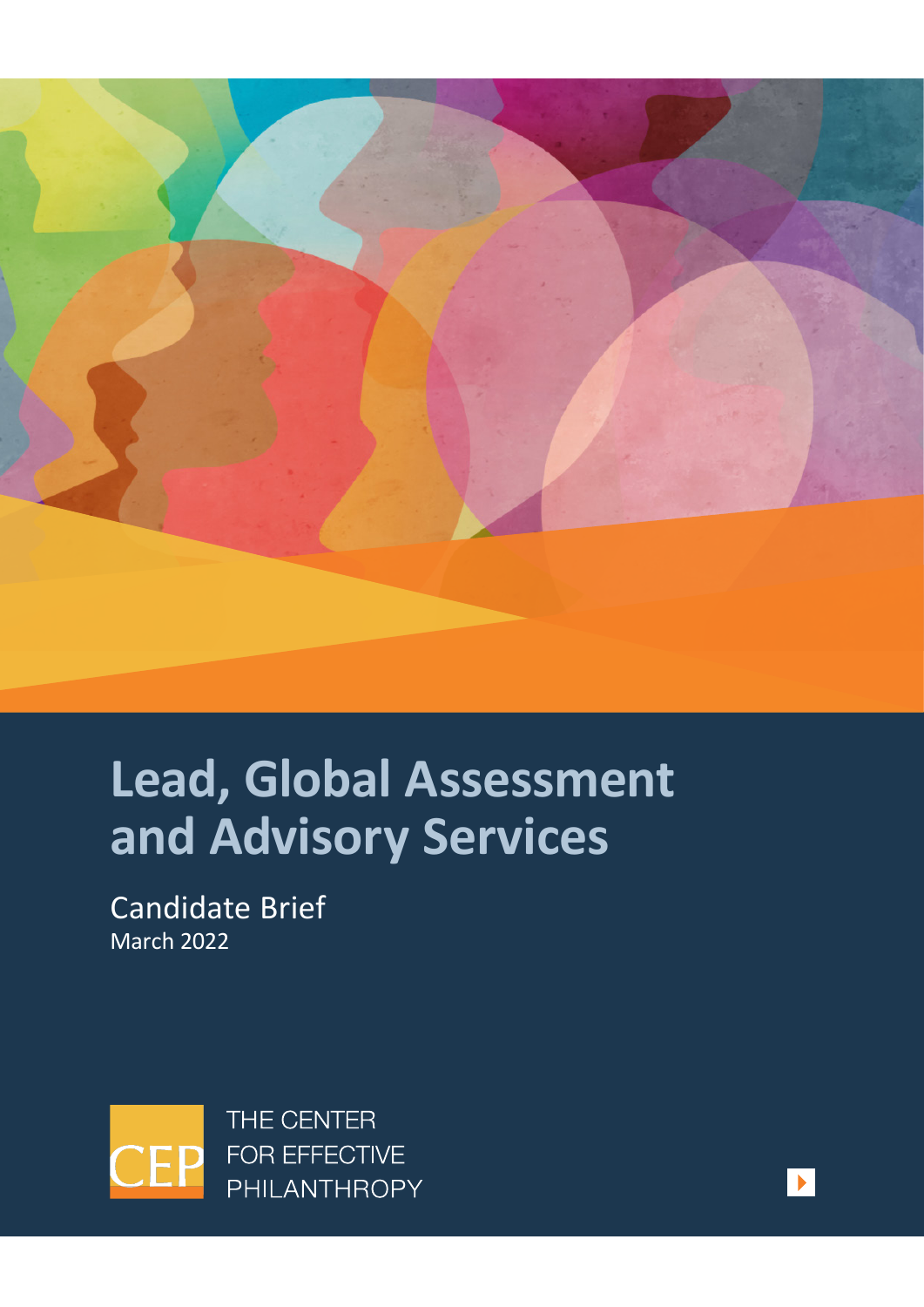### **CONTENTS**

- [Welcome](#page-2-0)
- [About us](#page-3-0)
- [Context for the appointment](#page-7-0)
- Organisational chart
- [Role description](#page-9-0)
- [Role requirements](#page-11-0)
- [Terms and conditions](#page-12-0)
- [How to apply](#page-13-0)

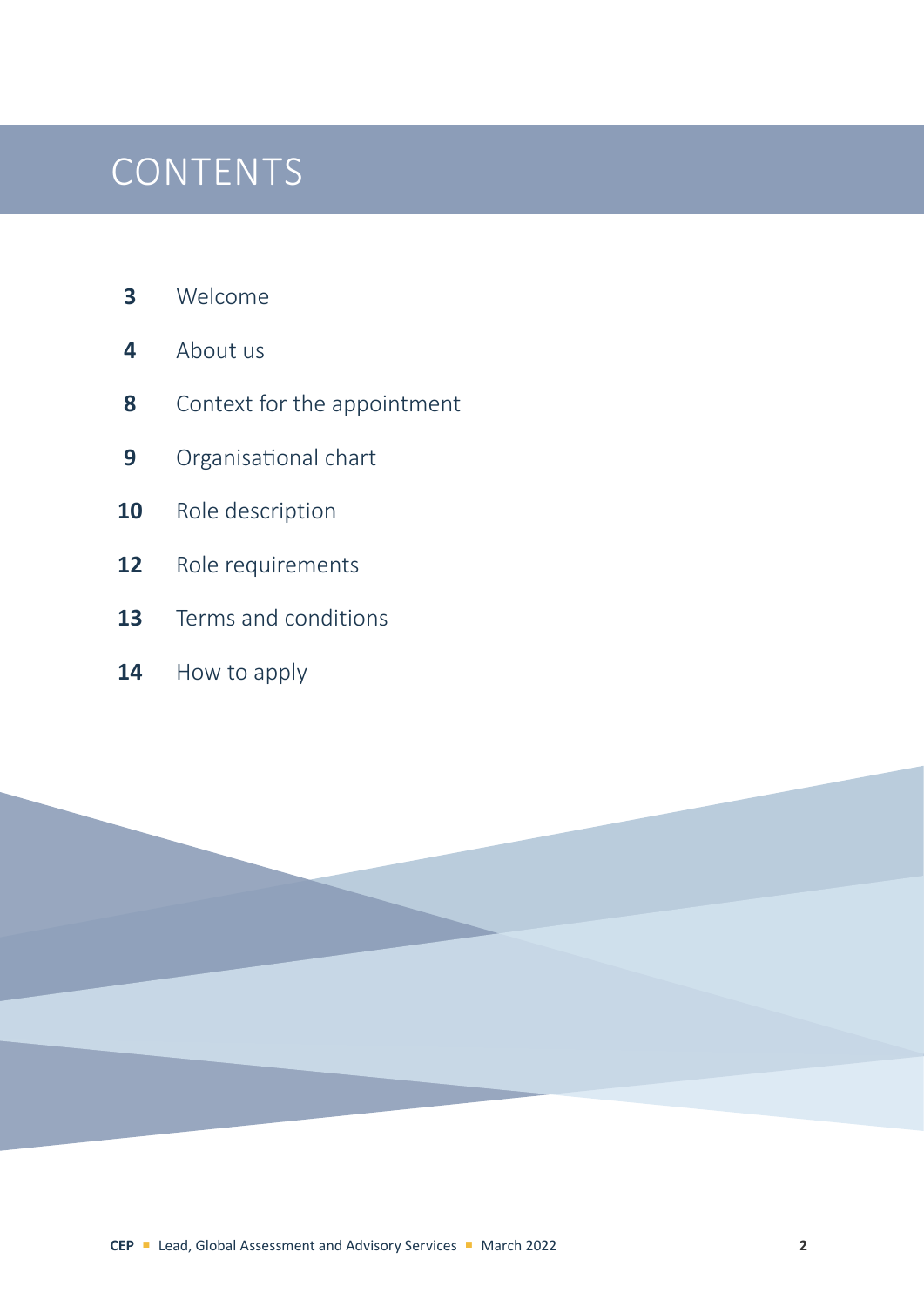### WELCOME

<span id="page-2-0"></span>**WELCOME** [ABOUT](#page-3-0)

 $| \cdot | \cdot \zeta$ 

Thank you for your interest in joining our efforts to lead philanthropic foundations and major donors to take on pressing challenges that have defied government and business solutions.

CHART

[DESCRIPTION](#page-9-0)

ROLE **[REQUIREMENTS](#page-11-0)** 

TERMS AND [CONDITIONS](#page-12-0)

Being effective in this work is uniquely challenging.

**WELCOME** | ABOUT | CONTEXT FOR THE | [ORGANISATIONAL](#page-8-0) | ROLE

APPOINTMENT

To make every dollar count, foundations and major donors need to continually assess their performance, learn from data and exemplars, and adapt their practices in ways that are consistent with effectiveness.

We are guided by an evolving understanding of **[philanthropic](https://cep.org/wp-content/uploads/2021/07/CEP_Definition_of_Philanthropic_Effectiveness_2021.pdf)  [effectiveness](https://cep.org/wp-content/uploads/2021/07/CEP_Definition_of_Philanthropic_Effectiveness_2021.pdf)**, and everything we do is in service of helping more funders exemplify best practices. Our work inspires us, and as you find out more about our mission and the meaningful changes it drives in philanthropy through this document, we hope it will inspire you, too.

Our fee-for-service assessment and advisory services draw upon two decades of experience to help funders listen to authentic feedback from stakeholders, assess their own work, learn from their engagements, and improve.

Building upon the success that we have achieved in the US and increasingly around the world, we now see great opportunity to further expand our reach globally, with a particular emphasis in Europe. Our aim is to apply what we have learned in partnership with foundations and major donors in pursuit of greater philanthropic effectiveness and a profoundly better world.

Underpinning everything we do is our working culture, which is characterized by entrepreneurialism, accountability, teamwork, collegiality, diversity, and mutual respect. We value our team members and take pride in fostering their success.

I look forward to meeting you soon.

#### **Kevin Bolduc**

Vice President, Assessment and Advisory Services



[HOW TO](#page-13-0)  APPLY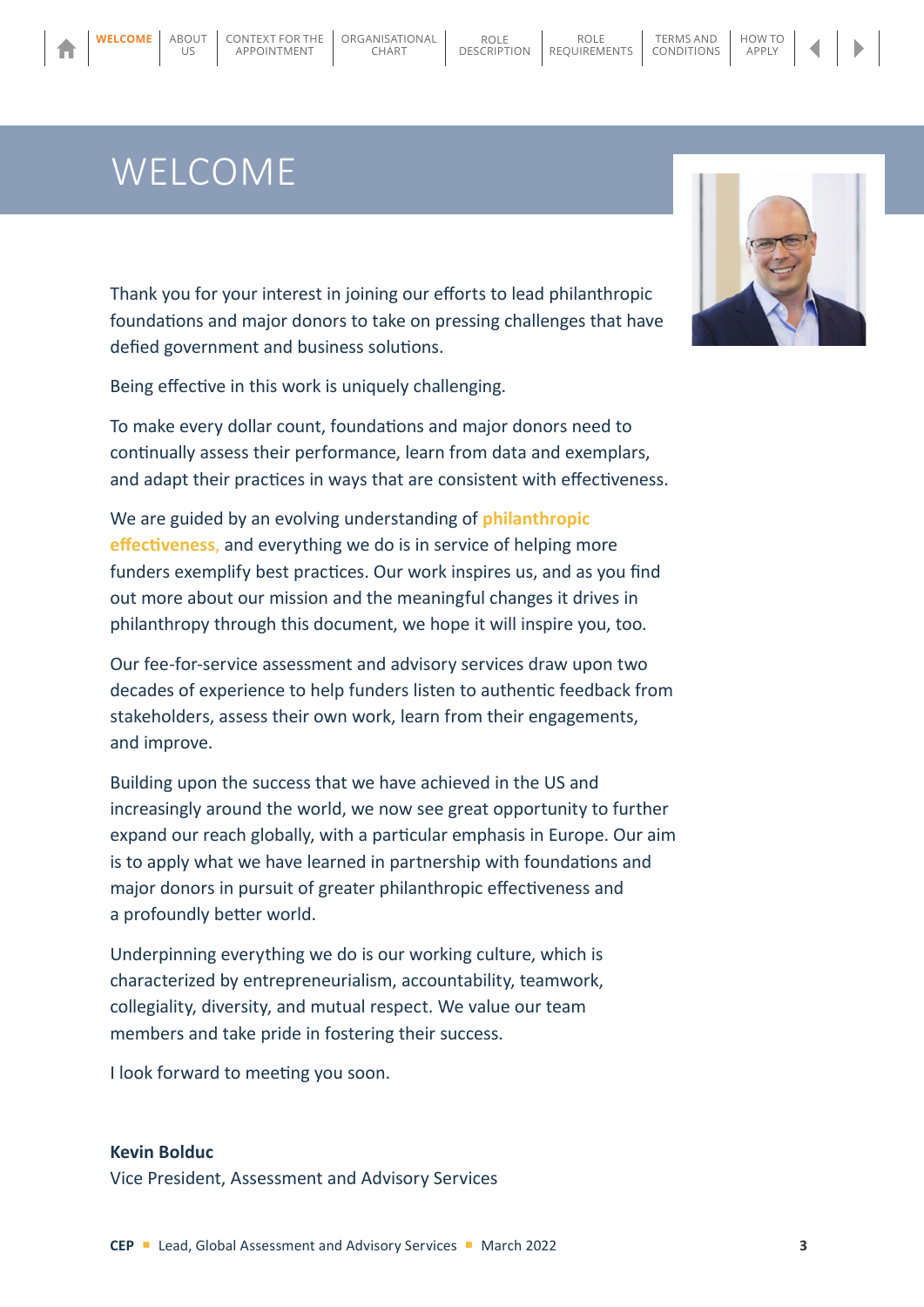US

<span id="page-3-0"></span>[WELCOME](#page-2-0) **ABOUT** CONTEXT FOR THE ORGANISATIONAL ROLE<br> **US** APPOINTMENT CHART DESCRIPT

[CONTEXT FOR THE](#page-7-0)  APPOINTMENT

[ORGANISATIONAL](#page-8-0) CHART



ROLE [REQUIREMENTS](#page-11-0)

TERMS AND [CONDITIONS](#page-12-0) [HOW TO](#page-13-0)  APPLY

**[DESCRIPTION](#page-9-0)** 

For two decades, CEP has led the movement to improve philanthropy through a powerful combination of dispassionate analysis and a passionate commitment to helping funders create a better and more just world.

Today, over 350 foundations around the world have used CEP's assessments and advisory services to gather honest feedback from their stakeholders in an effort to learn how to be even more effective. CEOs and trustees have come to rely on our research for insights into foundation effectiveness on a wide range of topics, from assessing performance to developing strategy to managing stakeholder relationships.

Our highly regarded programming – including our biennial conference – gives foundation leaders an exclusive and unprecedented opportunity to connect with their peers. CEP is based in Cambridge Massachusetts, with a second office in San Francisco, California.

View the **[video](https://cep.org/about/our-impact/)** about our work and why we do it.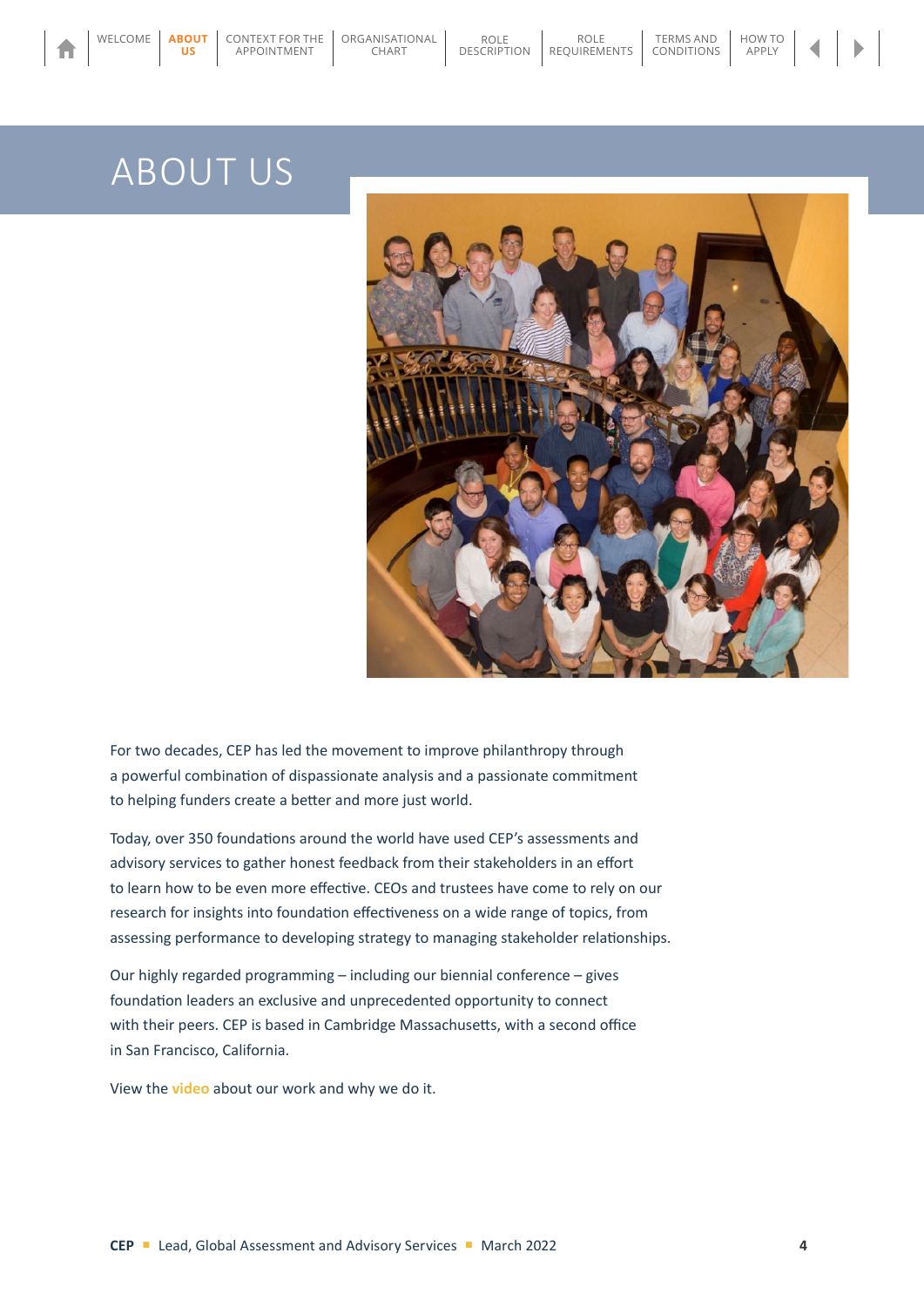

ABOUT **[ABOUTUS](#page-3-0)**US

#### **OUR MISSION**

CEP provides data, feedback, programs, and insights to help individual and institutional donors improve their effectiveness.

#### **WHY IT MATTERS**

We do this work because we believe effective donors, working collaboratively and thoughtfully, can profoundly contribute to creating a better and more just world.

Philanthropy can take on pressing challenges that other actors in society cannot, or will not. Given this unique opportunity to deploy charitable resources for good, individual and institutional givers alike have an imperative to maximize their effectiveness, and therefore, their impact.

But what does effectiveness mean, and what does it look like? How do Philanthropists know if they are being effective?

Our definition of philanthropic effectiveness details four mutually reinforcing elements that are essential across all funders – no matter their goals and strategies or the issues and communities that they seek to support.



Effectiveness must be grounded in the social, cultural, and historical context of the issues being addressed.

Effectiveness also requires an understanding that while a sense of urgency is crucial, results do not always come easily or quickly.

Effectiveness necessitates an understanding of the ways in which disparities – including those brought about by discriminatory policies, approaches, and systems – have influenced societal outcomes.

Finally, little is accomplished alone; individual and institutional givers should strive to be effective themselves and also in the way they work collaboratively with others.

Download our position paper on **[Philanthropic Effectiveness](http://cep.org/wp-content/uploads/2021/07/CEP_Definition_of_Philanthropic_Effectiveness_2021.pdf).**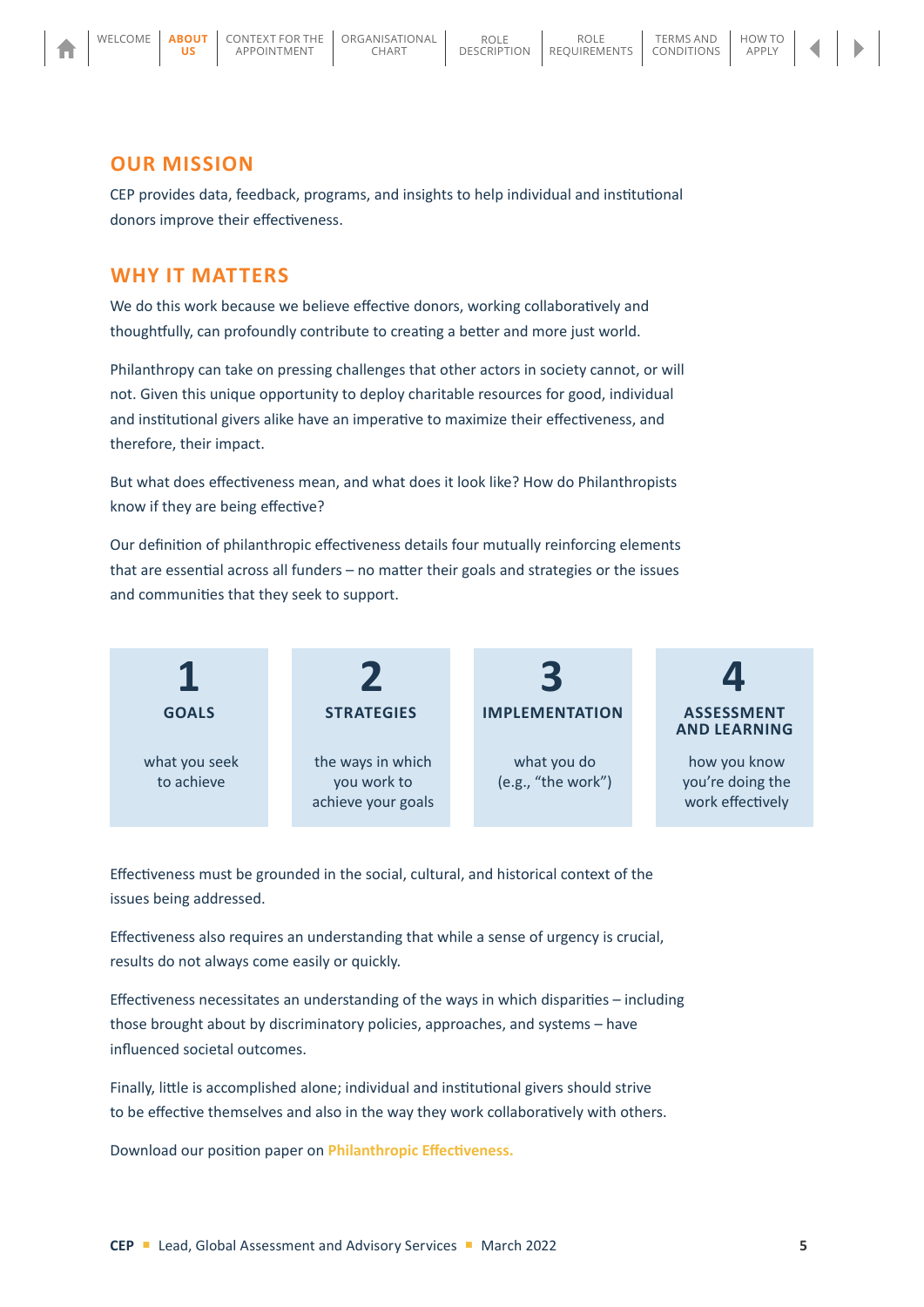#### **OUR IMPACT**

ABOUT **[ABOUTUS](#page-3-0)**US

While it's difficult to precisely know CEP's ultimate impact on influencing foundations and major donors to be more effective, we monitor a set of indicators and commission third parties to conduct external evaluations of our work to gauge our performance.

We make every one of these third-party evaluations public. Download our latest **[Impact Report.](https://cep.org/about/our-impact/)**

### **CEP GLOBAL**

We work with over 350 funders all over the world. Our primary assessment and advisory work outside of the US focuses on the **[Grantee Perception Report](https://cep.org/assessments/grantee-perception-report/),** and more than **[40 funders](https://cep.org/global/)** headquartered outside the U.S. have participated (with more than 30 headquartered in Europe). Increasingly we have a robust set of benchmarking data for these funders outside the U.S. that allows them to access unique insights into their effectiveness, and in the past several years we've begun profiling case studies of exemplary performance this data helps identify.

### **OUR ASSESSMENT SERVICES**

Our Grantee Perception Report (GPR) is a research-based assessment that provides foundations with a chance to learn and improve by listening to and benchmarking candid feedback from their grantees. Given its wide use, including in Europe, this is likely to be the primary approach and assessment that will drive our global growth and the Lead, Global AAS will be the primary engagement leader for these GPRs.

What makes CEP's assessments so uniquely insightful? The enable foundations and major donors to:

- **CANDID AND CONFIDENTIAL FEEDBACK:** Gather vital feedback from key stakeholders through a trusted third party.
- **RIGOROUS METHODOLOGY:** Learn about the practices most connected to effectiveness through our extensively tested and research-informed survey instrument.
- **RELEVANT BENCHMARKING:** See their results in a comparative context among data collected from hundreds of peer funders.
- **INTERACTIVE RESULTS AND ANALYSIS:** Take a deep dive into their results with our interactive online reporting system.
- **EXPERT SUPPORT:** Guide them through the process, from survey design and implementation to helping you act on their results.
- **DRIVEN BY EVIDENCE:** Discover actionable insights in data amassed over a decade from hundreds of funders.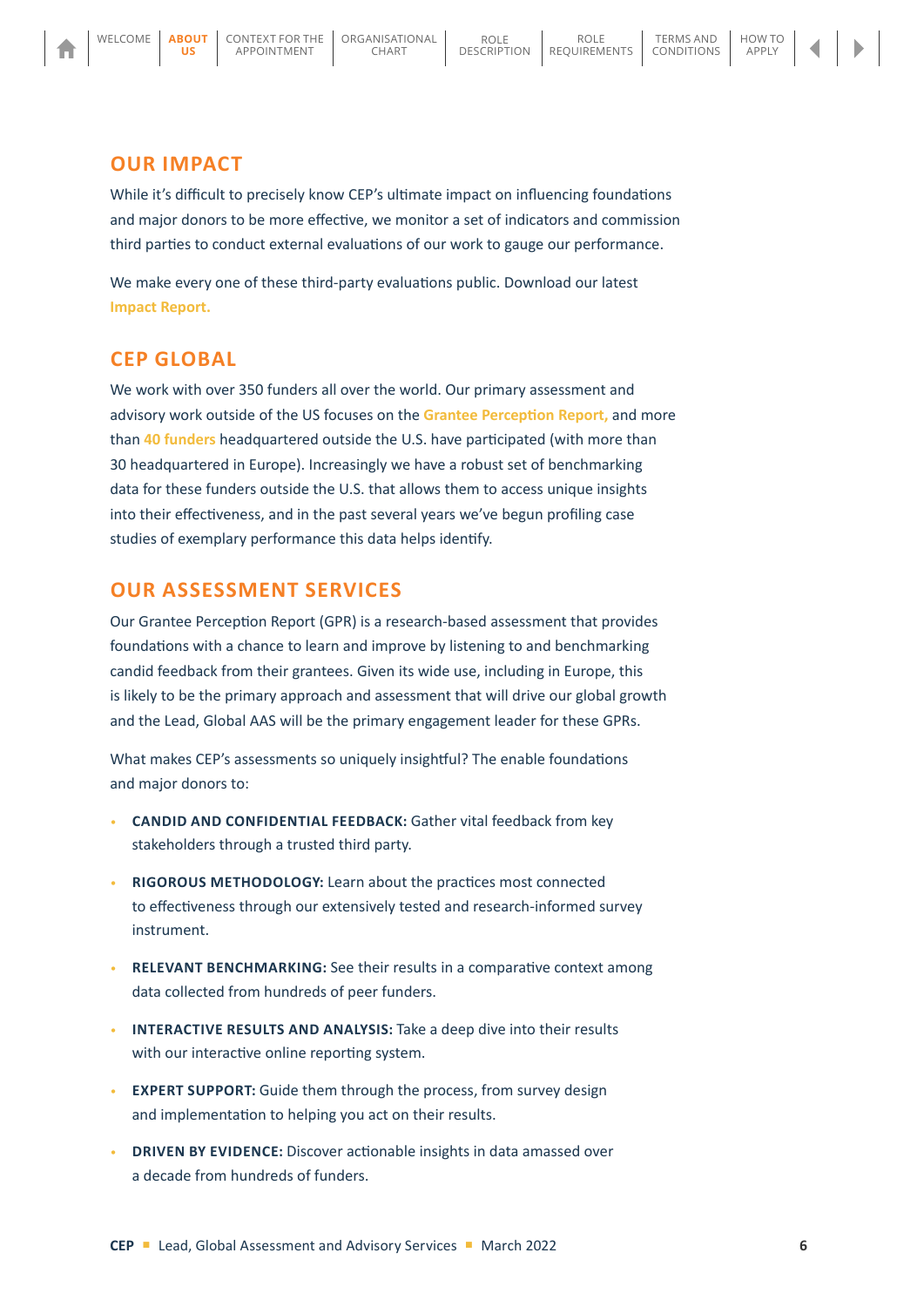US

### **OUR ADVISORY SERVICES**

Our advisory services draw from nearly two decades of experience to help foundations and major donors find solutions to the most pressing challenges in their work. Currently, this work has been somewhat more limited outside the US. Examples of customizable engagements include:

- **CUSTOMIZED SURVEYS, INTERVIEWS, AND FOCUS GROUPS OF KEY STAKEHOLDERS:** CEP surveys diverse groups of stakeholders on their perceptions of a funder's impact, communications, grantmaking practice, and more.
- **SUPPORTING IMPLEMENTATION:** CEP works with boards and staff as they develop plans to implement effective practices, often following an assessment engagement.
- **ASSISTING IN THE CREATION OF PERFORMANCE INDICATORS:** CEP structures efforts to develop and use organizational performance indicators to help funders track progress, learn from experience, and modify plans as appropriate.
- **BUILDING CAPACITY:** CEP designs and delivers workshops and group learning opportunities for foundation boards and staff.
- **OVERALL ASSESSMENT OF EFFECTIVENESS:** CEP collects and analyses information a funder needs to determine its capacity, effectiveness, and opportunities for improvement.
- **BENCHMARKING:** CEP supports groups of peer funders in collecting and sharing internal operational and structural data.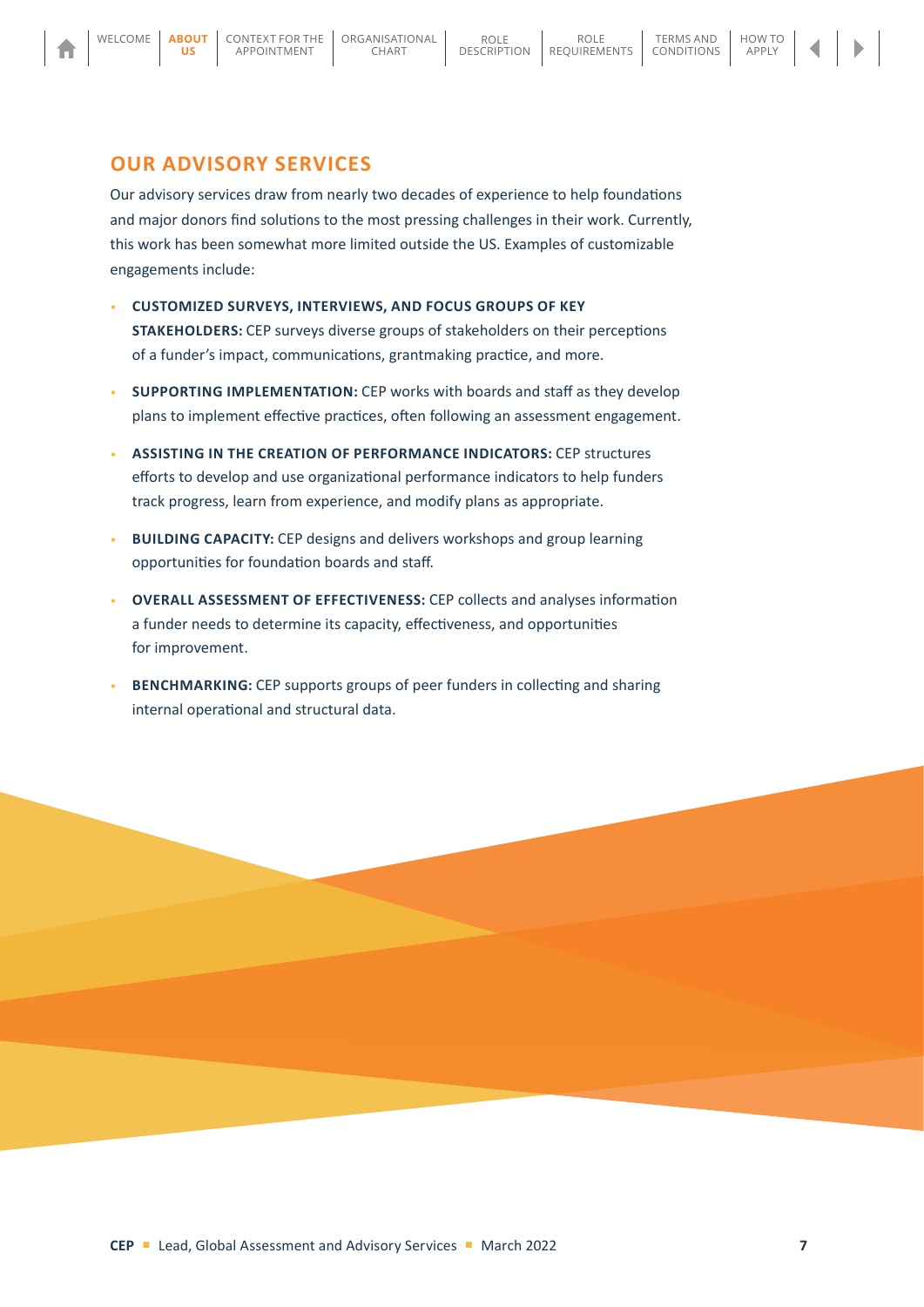<span id="page-7-0"></span>WELCOME | [ABOUT](#page-3-0)

 $U\subseteq$ 

APPOINTMENT **APPOINTMENT**

### CONTEXT FOR THE APPOINTMENT

CEP is seeking a dynamic and skilled relationship development lead to take forward the execution of CEP's efforts and expand our global work with a particular emphasis in Europe.

Reporting to the Vice President, Assessment and Advisory Services, the position is responsible for setting the approach to build CEP's fee-for-service assessment and advisory work outside of the US and will be the primary business development engagement leader for CEP's assessment tools with both existing and new clients located outside the US.

Externally, the position builds and maintains relationships with foundation leaders, leads the execution of CEP engagements with funders, represents CEP in meetings, presentations of assessment and advisory project results, and at conferences and speaking engagements. Internally, the post-holder will lead assessment and advisory engagement teams (staffed by US-based analysts) and collaborate with other leaders on the direction and continuous improvement of the Assessment and Advisory Services department.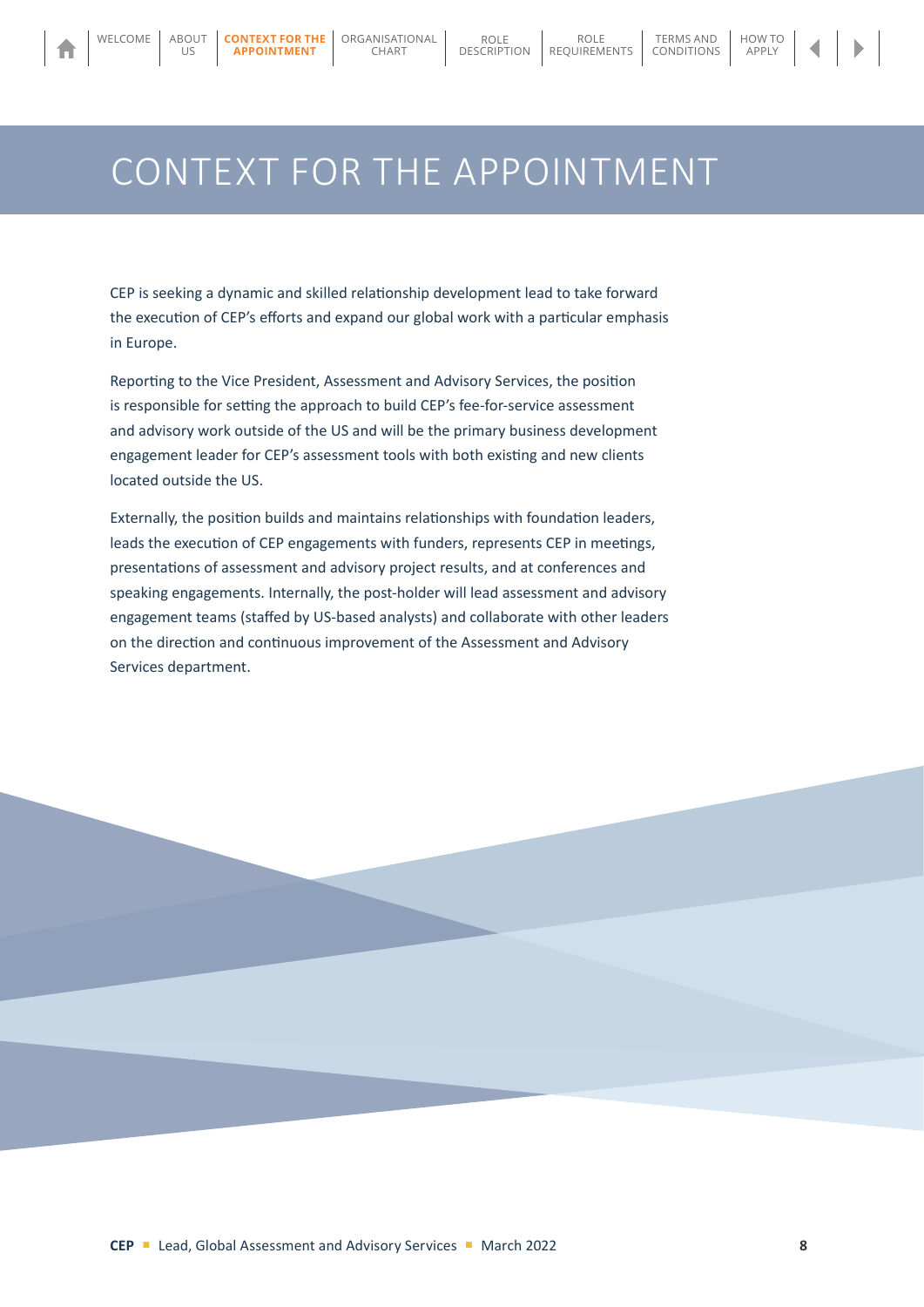## <span id="page-8-0"></span>ORGANISATIONAL CHART



 $\blacktriangleleft$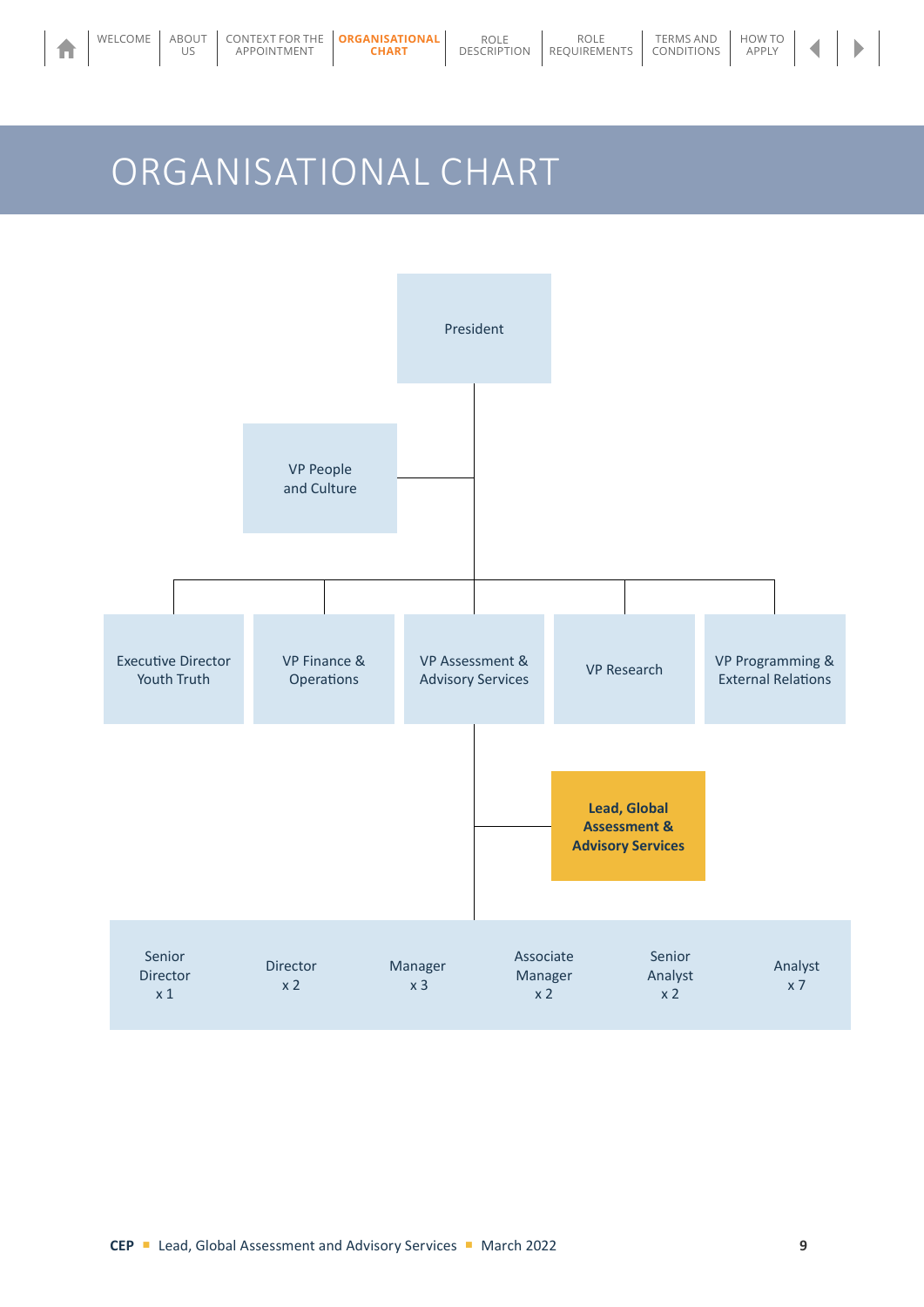# <span id="page-9-0"></span>ROLE DESCRIPTION

| Job title:           | Lead, Global Assessment and Advisory Services                                                                                                                                               |
|----------------------|---------------------------------------------------------------------------------------------------------------------------------------------------------------------------------------------|
| <b>Remuneration:</b> | $$150,000 - $160,000$ , to be invoiced biweekly<br>(assuming a 40-hour work week for 48/52 weeks per year)                                                                                  |
| Contract:            | Permanent, full-time                                                                                                                                                                        |
| Location:            | Remote position with easy access to major European<br>Centers of Philanthropy (e.g., London, Amsterdam, Geneva).<br>An occasional presence in the US will be required from time<br>to time. |

#### **DELIVERABLES**

A successful Lead, Global Assessment and Advisory Services will achieve the following outcomes:

- Lead a portfolio of client engagements, driving the customization of assessments and advisory engagements, working with US-based teams to oversee data collection and analysis processes, guiding the creation of insight from collected data and analysis, presenting results to clients, and ultimately building a trusted advisory role with major funders
- Develop new business for CEP's Assessment and Advisory Services particularly expansion of the Grantee Perception Report – and identifying opportunities for CEP to meet foundations' needs related to performance assessment, learning, and change
- Foster high performance and individual development among CEP's analysts through effective coaching, and collaboration, and by promoting a positive environment working across CEP's offices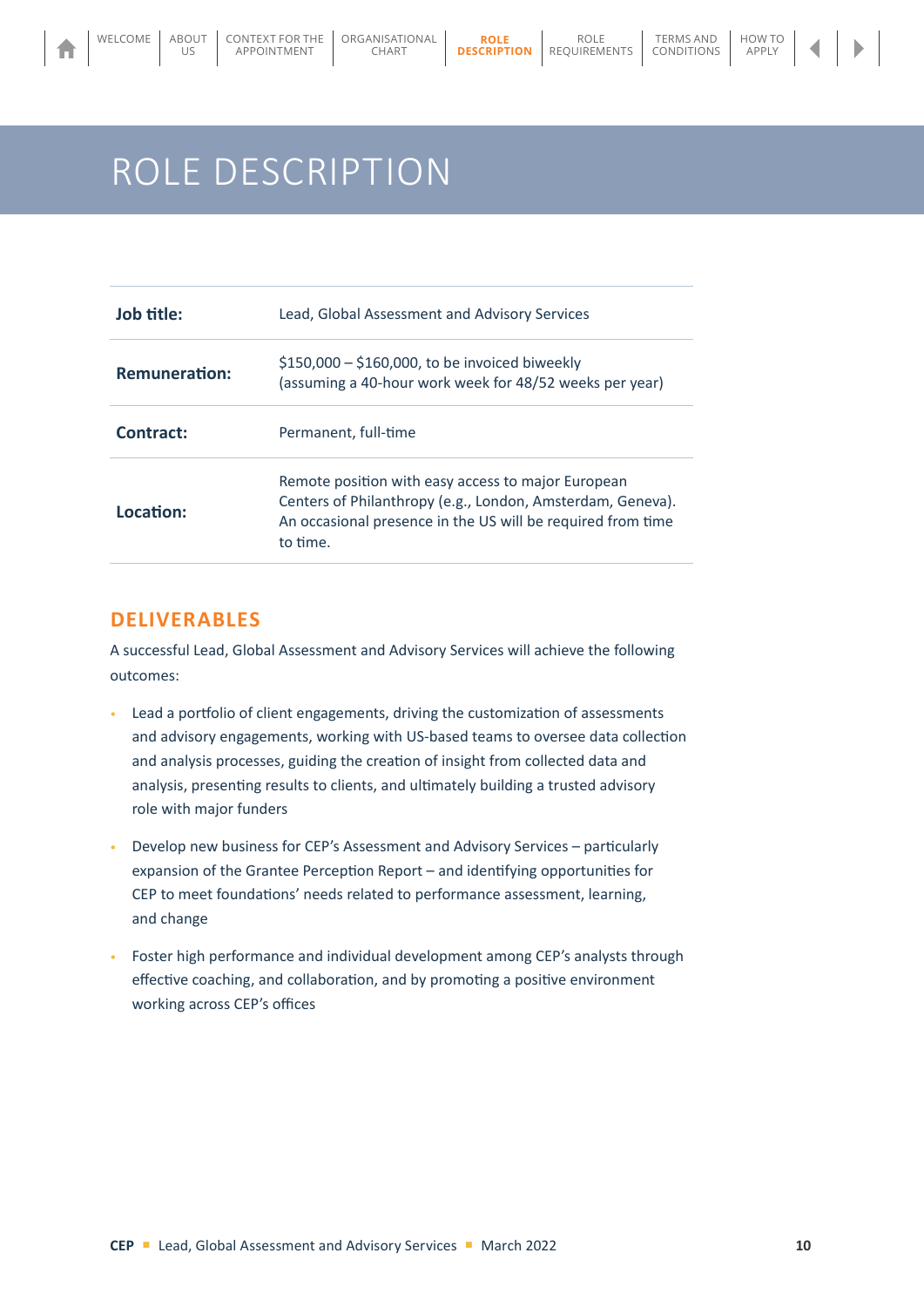#### **KEY RESPONSIBILITIES**

[ABOUT](#page-3-0)  $| | \zeta$ 

In order to achieve these outcomes, the post-holder will:

[CONTEXT FOR THE](#page-7-0)  APPOINTMENT

- Work closely with the Vice President of Assessment and Advisory Services and building on outreach efforts underway, guide strategy for CEP's client-oriented work outside the US (with particular emphasis on Europe), prioritize highest value marketing and client engagement activities, and expand our base of knowledge and examples of effective global philanthropy
- Create, over time, an economically self-sustaining portfolio of fee-for-service assessment and advisory engagements
- Cultivate new client relationships outside of the U.S. based on trust, communication, and a commitment to service excellence
- Engage current base of several dozen global clients, including the Assessment and Advisory Services Global Advisory Group
- Oversee the development of high-quality assessment and advisory engagements by appropriately scoping projects, executing against CEP standard processes, and by managing project-based teams to effectively choose what paths of analysis to pursue, focus interpretation on the most important findings, and center results and analysis in values of equity and inclusion
- Discern how best to communicate results through semi-standardized interactive online reports, customized narrative reports, and virtual and in-person presentations for clients
- Facilitate funder organizational learning by helping clients deeply understand assessment results, demonstrating patience, empathy, and an appreciation for organizational dynamics and the psychological barriers to change and improvement
- Attend conferences and create interest in CEP's work through public speaking and generating word-of-mouth buzz about the accomplishments and goals of CEP
- Participate on the AAS client leadership team, which manages the strategy, content, and continuous improvement of CEP's assessments, participates in the development of new approaches, and identifies opportunities to provide advisory services
- Contribute positively to the organization's culture by demonstrating a commitment to the organization's mission, its belief in the power of good data to improve decision-making, and its commitment to excellence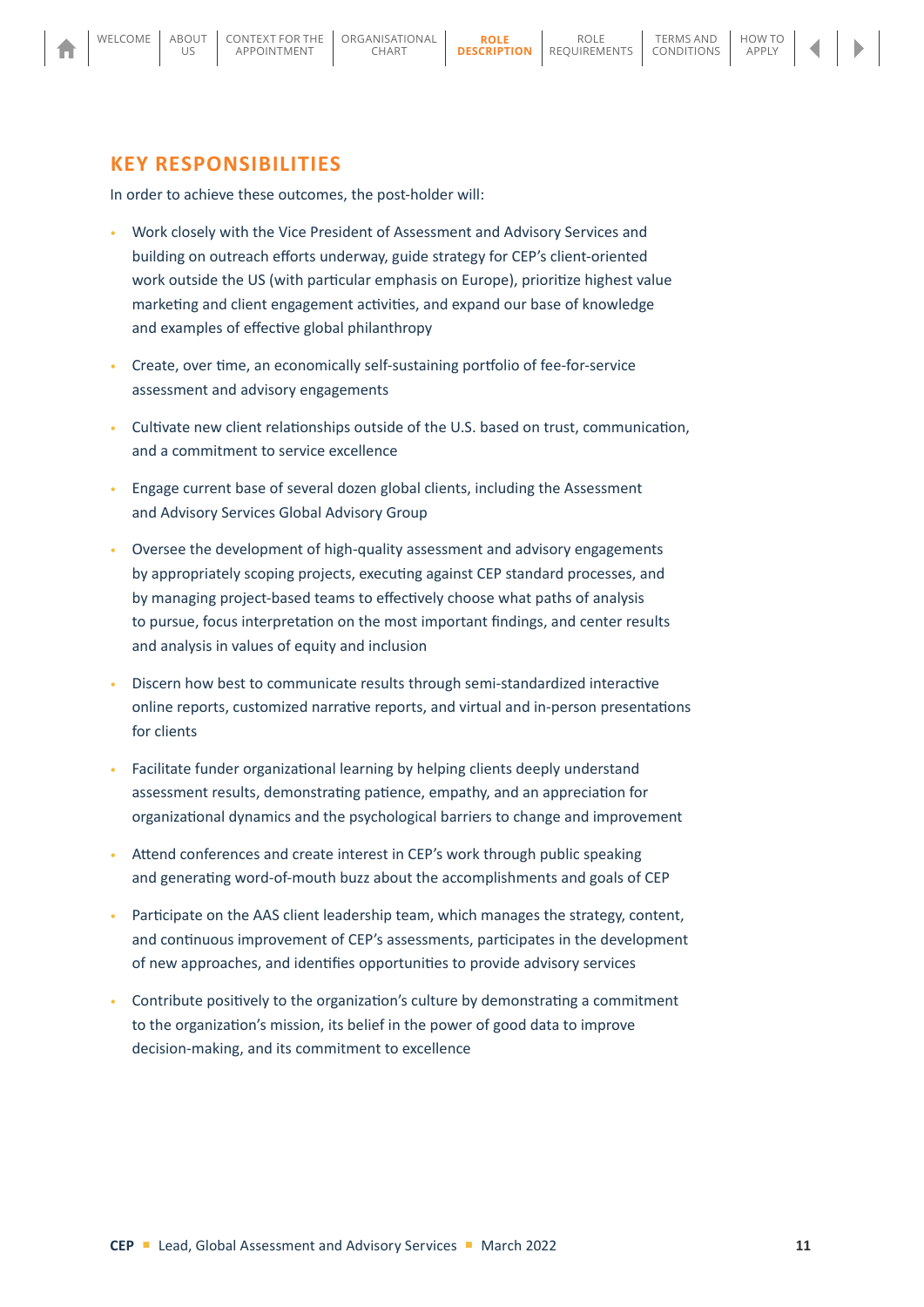[ORGANISATIONAL](#page-8-0) CHART

#### [HOW TO](#page-13-0)  APPLY

# ROLE REQUIREMENTS

APPOINTMENT

#### **EXPERIENCE**

<span id="page-11-0"></span>[ABOUT](#page-3-0)  $U\subseteq$ 

- Substantial experience, with previous consulting, foundation, and/or other nonprofit experience highly desired
- Experience developing new and managing existing client relationships with responsibility for deliverables and presentations
- Experience leading teams and mentoring and training junior staff members, with the ability to collaborate effectively with remote colleagues

### **SKILLS**

- Demonstrated strong analytical ability and commitment to data-driven insight, facility with interpretation of basic statistical analyses (i.e., T-tests, ANOVA) a plus
- Excellent writing and communication skills
- Detail-oriented and organized, with the ability to manage multiple priorities simultaneously
- Desire to work both independently and to build engagement and partnership with remote colleagues
- Comfort interacting with high-level senior executives in high-stakes settings
- Comfort communicating in at least one language in addition to English is a plus

#### **PERSONAL ATTRIBUTES**

- Excitement about improving the effectiveness of philanthropy and of the nonprofit sector broadly
- Highest level of personal integrity and commitment to excellence

We believe diversity and inclusion are key drivers of creativity and innovation, and we actively seek out candidates from many types of diverse backgrounds to apply for this exciting role.

#### **SPECIAL CONDITIONS**

• Travel annually of up to 30% will be required of this position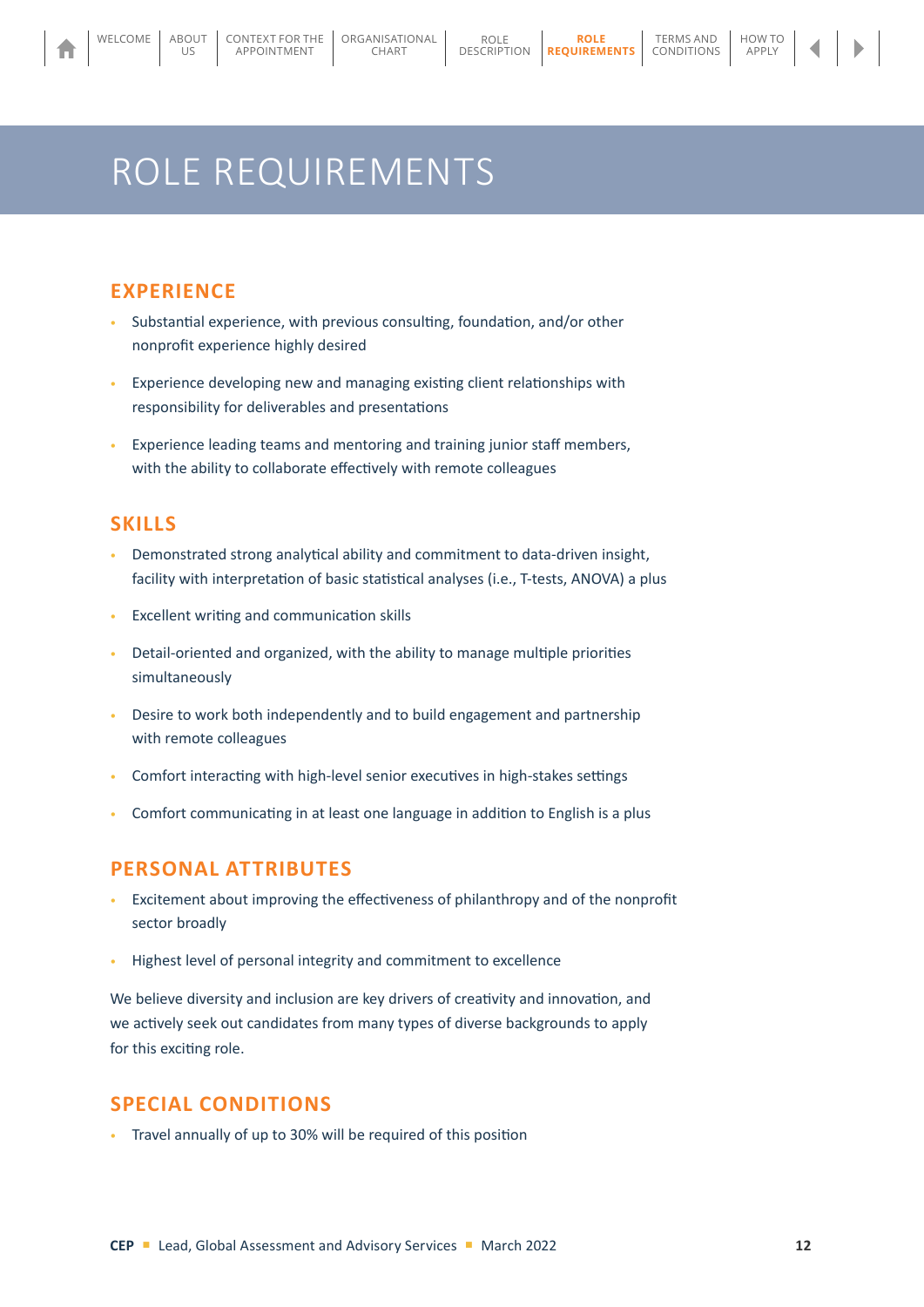<span id="page-12-0"></span>WELCOME [ABOUT](#page-3-0)

 $U\subseteq$ 

#### [HOW TO](#page-13-0)  APPLY

# TERMS AND CONDITIONS

A successful candidate will take on an independent contractor status, enter into an agreement as such, and will not be an employee of CEP. Therefore:

- taxes will not be withheld, and tax payments will not be made on the selected person's behalf, and
- you will not be eligible to participate in any employee pension, health, or other fringe benefit plan and insurance coverage of any kind will not be provided.

Salary above is adjusted to reflect the independent contractor status of this position.